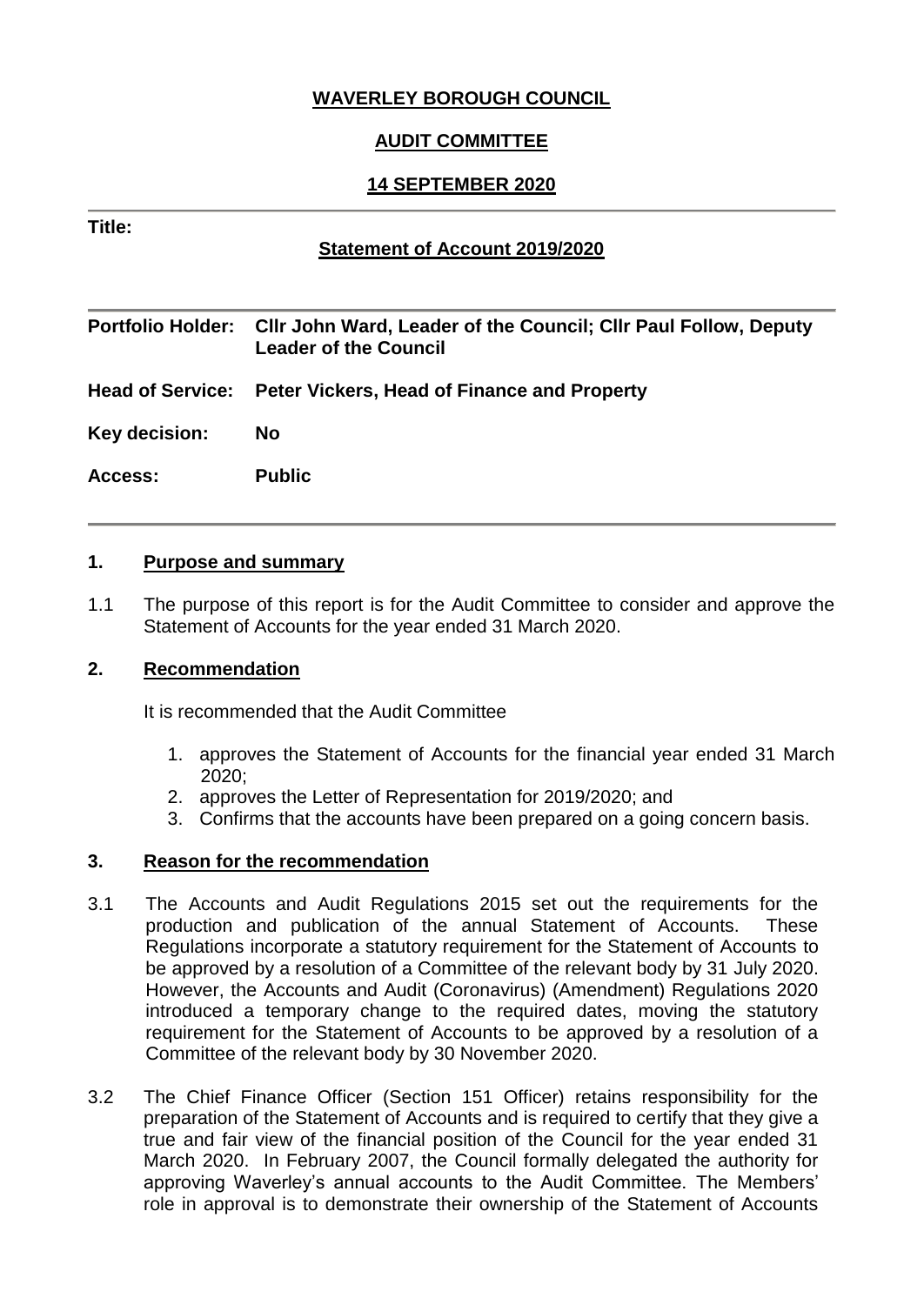and their confidence in both the Chief Finance Officer and the process by which the accounting records are maintained and the Statement of Accounts prepared. Given the complexity of the statements, members of the committee have received an officer briefing and the opportunity to ask detailed questions before the formal meeting.

#### **Statement of Accounts 2019/2020**

- 3.3 The Statement of Accounts for 2019/2020 is included as a separate document at Annexe 1. This Statement of Accounts is an amended version of the unaudited accounts presented for audit and published on the Council's website in July 2020 to reflect a small number changes identified during the audit, these are mostly presentational improvements. These changes are detailed in Annexe 2.
- 3.4 The Narrative Report to the Accounts highlights the key issues and shows the headline figures.
- 3.5 The format and content of the accounts is largely prescribed by regulation and the Chartered Institute of Public Finance and Accountancy (CIPFA) Code of Practice for Local Authority Accounting (the Code). It is a requirement that the accounts are arranged with all core financial statements grouped together followed by all notes to these statements in a separate section. The supplementary statements, Housing Revenue Account (HRA) and Collection Fund, are grouped separately with their corresponding notes section.
- 3.6 The Unaudited Statement of Accounts is available on the Council's website. This will be replaced with the final version following this Audit Committee meeting.
- 3.7 The Audit Findings Report following the audit of the Council's accounts for 2019/2020 by Grant Thornton is included on this agenda.
- 3.8 It is a requirement that the Council issues a Letter of Representation to its external auditors at the conclusion of the audit and this is referred to in Grant Thornton's Audit Findings Report. The draft Letter of Representation is attached at Annexe 3.

## **Going Concern Report**

- 3.9 International Audit Standards require the Audit Committee to provide confirmation that the 2019/2020 Statement of Accounts have been prepared on a 'going concern' basis. The going concern concept is one of the core principles underpinning local authority accounting practice and refers to the assumption made when the Accounts are prepared that the organisation will continue to operate for at least 12 months following the accounting period in question, taking into consideration best estimates of future activity and cash flows.
- 3.10 The main issues around the application of the 'going concern' concept are to consider the medium term financial plans and cash flow forecasts in existence to ensure the continuing operation of the Council. As explained in the Narrative report to the accounts, whilst the impact of Covid-19 on Waverley's finances was relatively minor in 2019/2020, the impact in 2020/2021 has been significant and this is likely to continue in to future years. This emerging position after the balance sheet date must influence the going concern statement.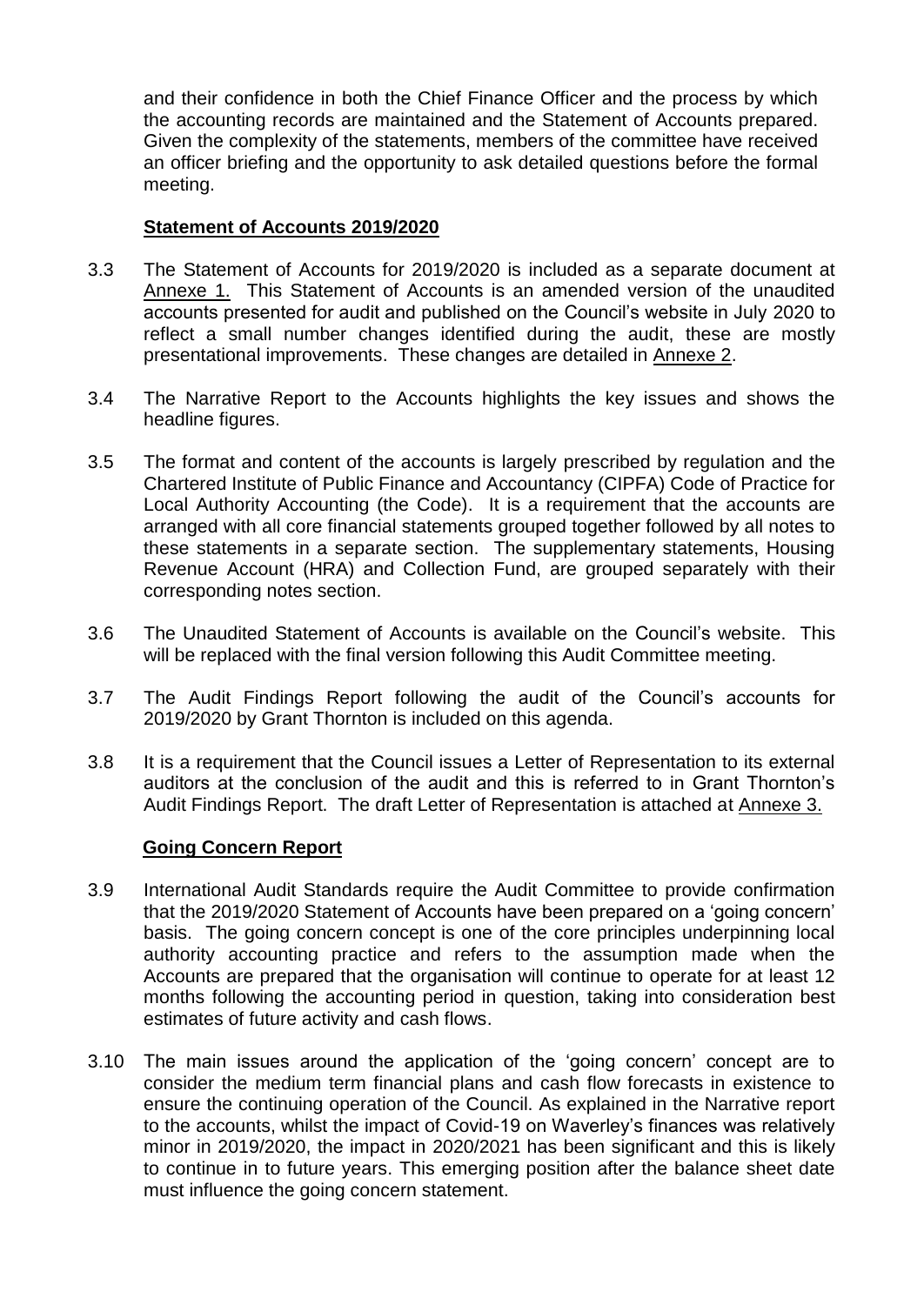- 3.11 CIPFA has issued specific guidance on how local authorities should report their going concern statement in the light of the Covid-19 impact. Whilst this guidance confirms that local authorities cannot cease to be a going concern, or be liquidated or cease to operate, it suggests areas that should be reported to give assurance to the Council about the organisation's current and future financial position.
- 3.12 Waverley's Medium-Term Financial Plan (MTFP) (2020/2021 to 2022/2023) was agreed by Council in February 2020. The MTFP forecasts the Council's financial performance and identifies budget pressures for the three years of the plan and demonstrates that the Council has sound plans to continue operating. In the period from end of March 2020 to end July 2020, the Covid-19 crisis has directly and indirectly affected the Council's operations and financial position. In July 2020, officers supported by councillors prepared a contingency revised General Fund budget for 2020/2021. This budget was thoroughly scrutinised ahead of being approved by Council on 8 August 2020. This budget set out a range of proposals for addressing the in-year forecast budget deficit of £6.6m, approximately half of which involved the one-off use of reserves. In terms of cashflow and HRA impact, the work done on the revised budget confirmed that these areas were manageable in the year and that no long lasting material impact was expected and flexibility in treasury operations is being utilised. Officers have implemented more robust and more frequent monitoring arrangements to ensure that the Council has early warning of adverse variations to the forecast so that it can take corrective action.
- 3.13 Alongside the contingency budget, the Council at its meeting on 8 August 2020 also approved a programme of work under the heading of Recovery, Change and Transformation. This is a series of projects and initiatives that will rebase Waverley's operations and finances over the coming eight months, locking in good practice and driving further efficiency. This work includes a fundamental review of the MTFP which will report back to Council by December 2020 seeking agreement to a sustainable resource plan for the medium term. Throughout this period, the Council has also continued to progress its efficiency, property and commercial strategies and these will continue to deliver long term savings to address the underlying projected budget deficit. The approved contingency budget plus the robust arrangements for ensuring continued financial sustainability lead the Council to conclude a positive going concern assessment.

# **4. Relationship to the Corporate Strategy and Service Plan**

4.1 Waverley's published Accounts are a key document that helps to demonstrate the Council's accountability for public funds. The accounts support the Council's key objective of providing good value for money by showing how the Council's resources have been utilised.

## **5. Implications of decision**

## **5.1 Resource (Finance, procurement, staffing, IT)**

There are no additional resource implications resulting from the 2019/2020 Statement of Accounts. The Accounts set out Waverley's financial position at the year-end in a format which is prescribed by Regulations and the Local Government Accounting Code of Practice.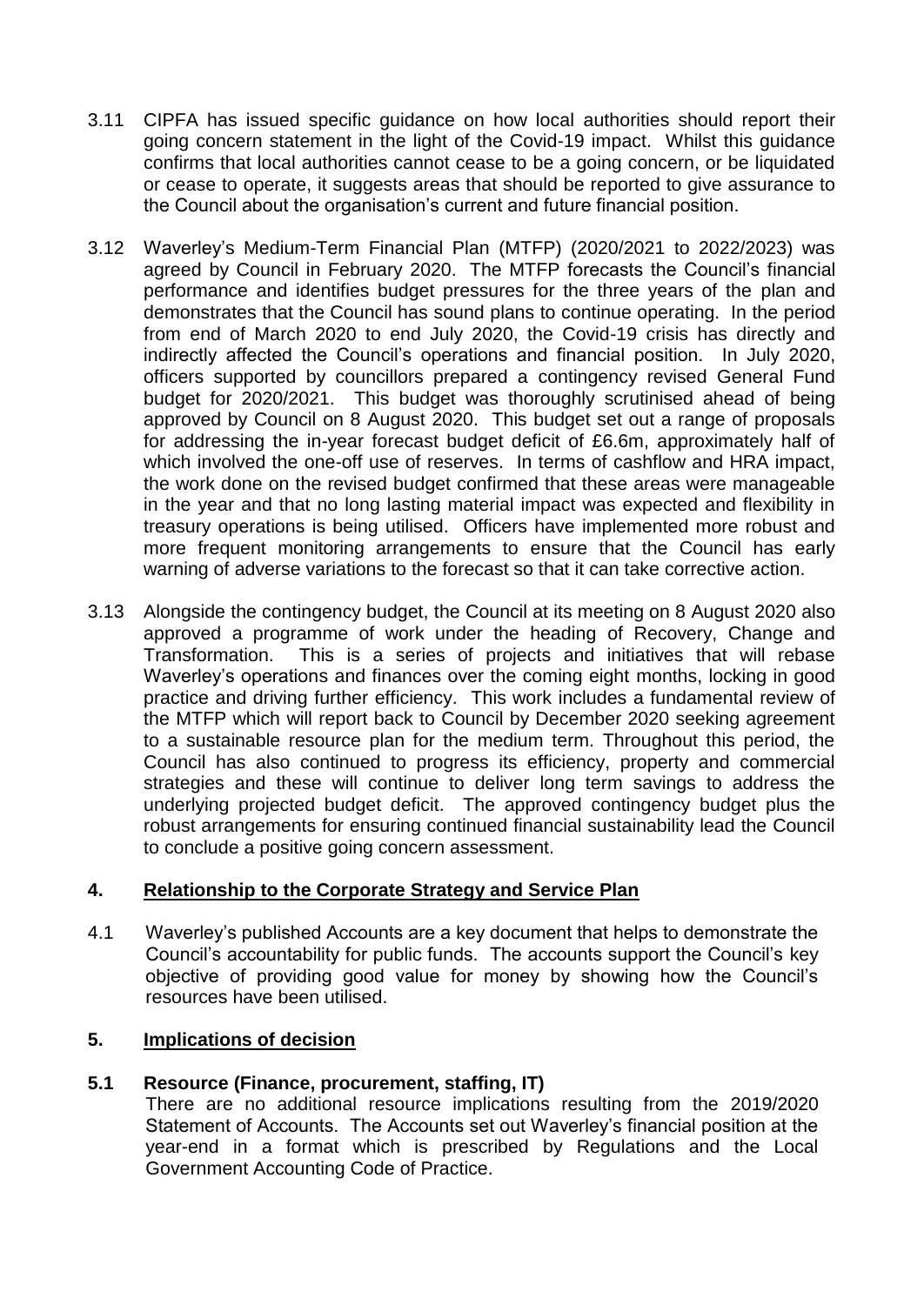# **5.2 Risk management**

The preparation of the Statement of Accounts and the audit scrutiny provide reassurance that the accounts give a true and fair view of the financial position of the Council for the year ended 31 March 2020.

## **5.3 Legal**

The Accounts set out Waverley's financial position at the year-end in a format which is prescribed by Regulations and the Local Government Accounting Code of Practice.

## **5.4 Equality, diversity and inclusion**

There are no direct equality, diversity or inclusion implications in this report. Equality impact assessments are carried out when necessary across the council to ensure service delivery meets the requirements of the Public Sector Equality Duty under the Equality Act 2010.

## **5.5 Climate emergency declaration**

Sound financial management supports the Council in achieving its objectives with regard to the Climate emergency declaration.

#### **6. Consultation and engagement**

6.1 In August 2020 Members of the Audit Committee received the unaudited 2019/2020 Accounts and met with officers to receive detailed training and/or to respond to any questions.

## **7. Other options considered**

7.1 There is a statutory requirement for the approval and publication of the annual Statement of Accounts.

#### **8. Governance journey**

8.1 Once approved the Statement of Accounts will be incorporated into the Annual Financial Report with the Annual Governance Statement and Audit Opinion and then published on the Council's website.

## **Annexes:**

- Annexe 1 The Statement of Accounts for 2019/2020
- Annexe 2 Changes to the Unaudited Accounts 2019/2020
- Annexe 2 Letter of Representation 2019/2020

## **Background Papers**

**There are / are no** background papers, as defined by Section 100D(5) of the Local Government Act 1972).